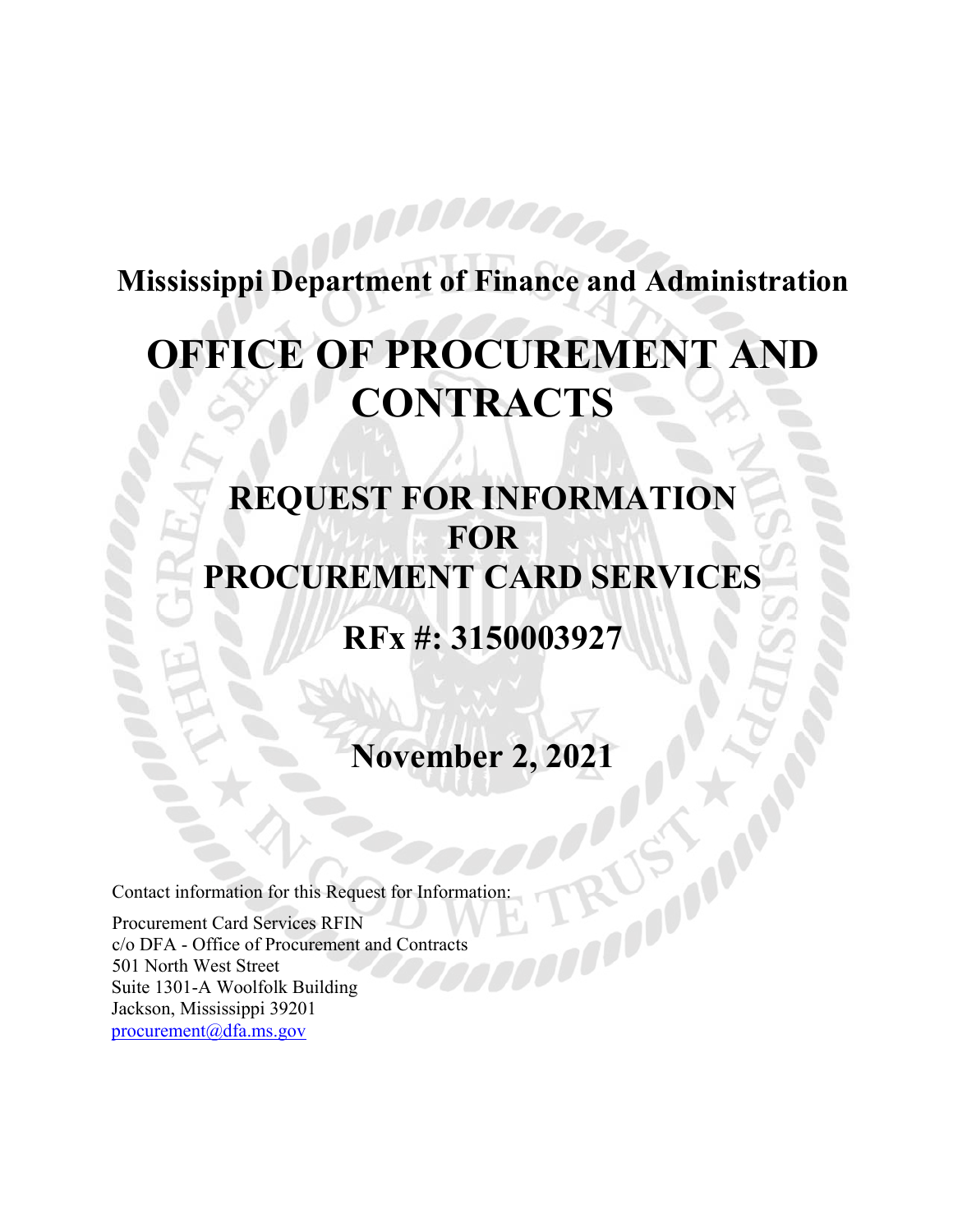| 1.1              |                                                                 |
|------------------|-----------------------------------------------------------------|
| 1.2              |                                                                 |
| 1.3              |                                                                 |
| 1.4              |                                                                 |
| 1.5              |                                                                 |
|                  |                                                                 |
| 1.               |                                                                 |
| 2.               |                                                                 |
| 3.               |                                                                 |
| $\overline{4}$ . |                                                                 |
| 5.               |                                                                 |
| 6.               |                                                                 |
| 7.               |                                                                 |
| 8.               |                                                                 |
| 9.               |                                                                 |
| 10.              |                                                                 |
| 11.              | Adding New Entities to the Statewide Procurement Card Program10 |
| 12.              |                                                                 |
| 13.              |                                                                 |
| 14.              |                                                                 |
| 15.              |                                                                 |
| 16.              |                                                                 |
| 17.              |                                                                 |
| 18.              |                                                                 |
| 19.              |                                                                 |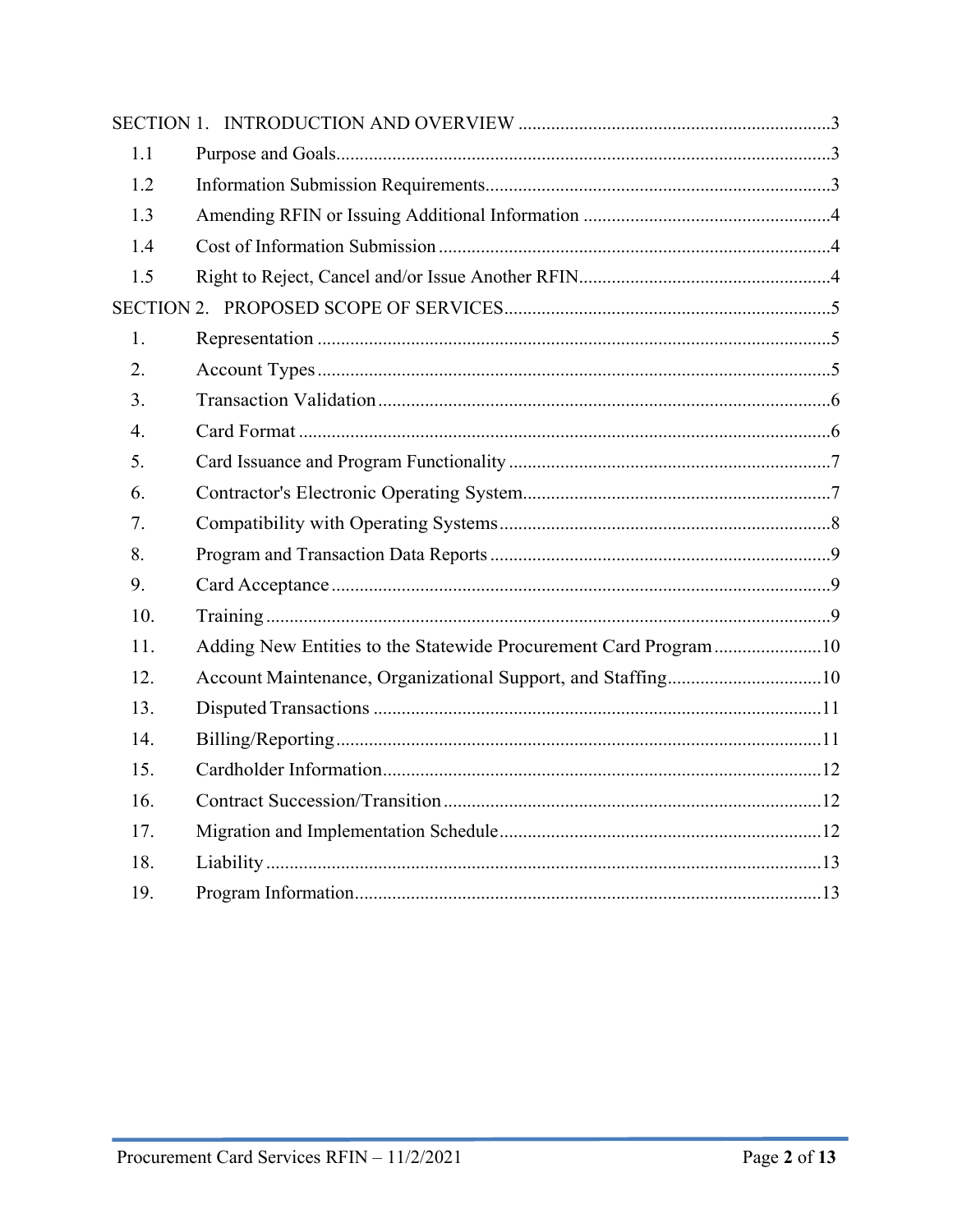#### **SECTION 1. INTRODUCTION AND OVERVIEW**

#### **1.1 Purpose and Goals**

The Mississippi Department of Finance and Administration (DFA) Office of Procurement and Contracts (OPC) issues this Request for Information (RFIN) to solicit information related to industry standards and best practices related to procurement card (P-Card) services. Information gathered during this RFIN process may be used in the development of a Request for Proposals (RFP) to be issued for the State of Mississippi's P-Card program. This is a request for information only and no preference will be given to the responding vendors during the RFP process. Vendors who do not participate in the RFIN will be allowed to submit proposals. The requested information is for industry, not company specific information. These services are to be provided for the Office of Purchasing, Travel and Fleet Management (OPTFM) within DFA. The services include, but are not limited to, procurement cards, travel cards, declining balance cards (including agency clothing cards and Education Enhancement Fund cards (EEF), and other applicable services for use in making small dollar purchases by governmental entities. The contract will be available for use by all state agencies, some universities, and all governing authorities within the geographic limits of the State of Mississippi.

Because this is a RFIN, questions will not be accepted during this process. However, the RFP, when released, will allow for questions and answers. Responses should be submitted on the attached form.

The Scope of Services provided in this RFIN is the scope of services used in the 2016 RFP to procure P-Card services. Minor updates have been made based on changes in the DFA OPTFM's procedures. DFA may or may not make additional updates based on information gathered during this process. DFA requests input such as stating if a specific requirement is not clear, if the requirement no longer meets the industry standard or is an antiquated process, etc. DFA is not requesting information related to how responding companies would provide the service or what option the respondent offers related to a requirement. Because this is not the competitive procurement for these services, financial or pricing information shall not be included.

It is the intent of DFA to issue a RFP at a later date for these services which will result in a contract for three (3) years with two (2) optional renewal years which may be exercised at the discretion of DFA. The effective date of this contract is anticipated to be March 1, 2022.

#### **1.2 Information Submission Requirements**

Responses must be submitted using the attached form, Appendix A – Informational Response Form, no later than 1:00 PM CST on November 15, 2021 to procurement@dfa.ms.gov. OPC will not offer any replies to the information submitted. However, OPC reserves the right to correspond with vendors who submit information to clarify their response. Timely submission of the information is the responsibility of the respondent.

All documentation submitted in response to this RFIN and any subsequent requests for information pertaining to this RFIN shall become the property of DFA and will not be returned to the respondent.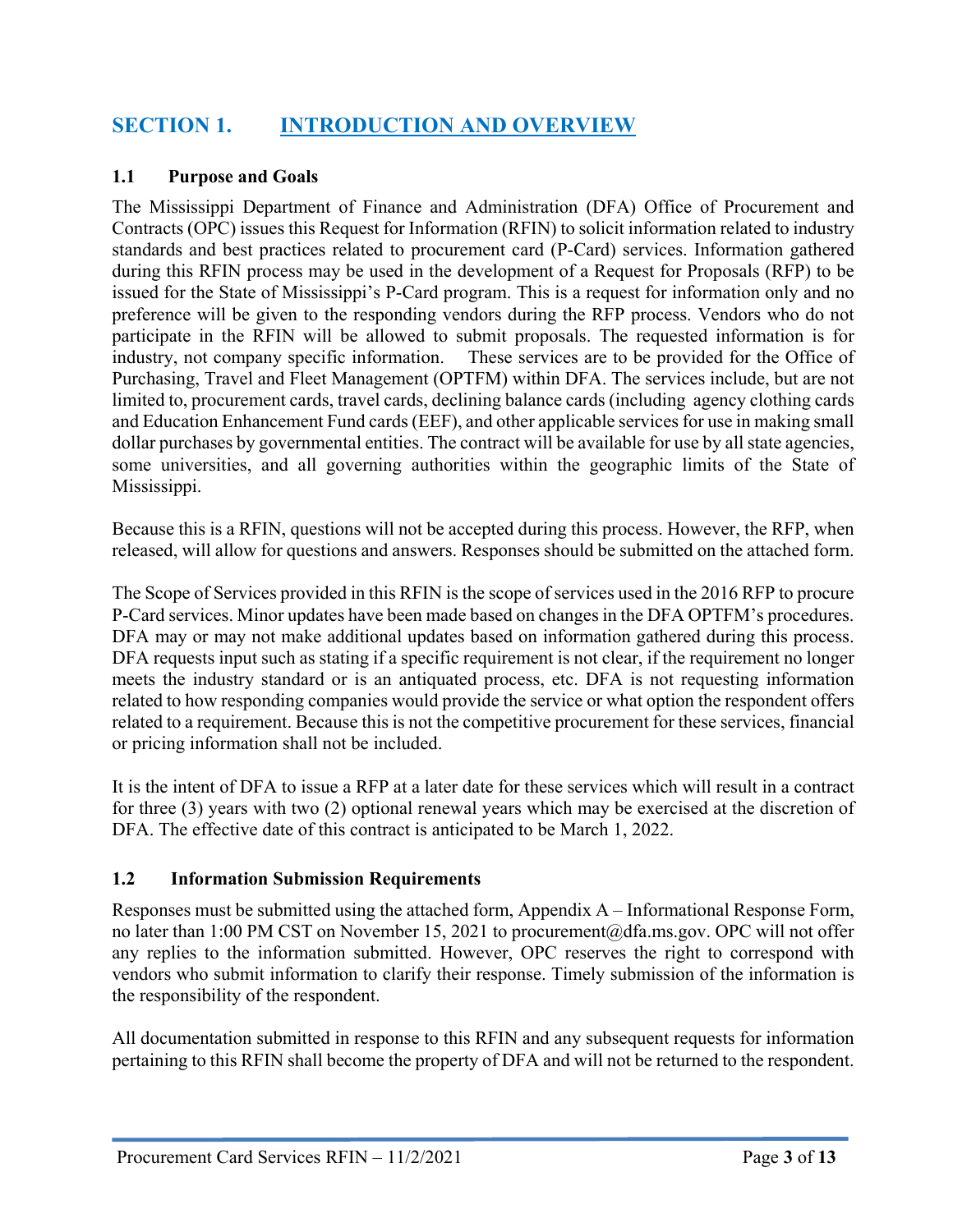Respondents are requested to put "RFIN 0 – P-Card Services" in the subject line of the email. Paper copies of responses to the RFIN are not required and will not be accepted.

#### **1.3 Amending RFIN or Issuing Additional Information**

DFA reserves the right to amend or provide additional information related to this RFIN at any time. Should DFA elect to provide additional information, it will be posted to the Office of Procurement and Contracts page on the DFA website at http://www.dfa.ms.gov under the "Bid/RFP Notice".

#### **1.4 Cost of Information Submission**

All costs incurred by the respondent in preparing and delivering its response, shall be borne exclusively at the respondent's expense.

#### **1.5 Right to Reject, Cancel and/or Issue Another RFIN**

DFA specifically reserves the right to reject any or all information received in response to the RFIN, cancel the RFIN in its entirety, or issue another RFIN.

It is the intent of the DFA to modify the RFP where information provided by respondents is in the best interest of the State and its card programs, in DFA's sole discretion. However, DFA does not guarantee any changes will be made to the requirements included in the subsequent RFP. Adjustments to the Scope of Services based on information received in response to this RFIN will only be made if it is determined to be in the best interest of the State to do so.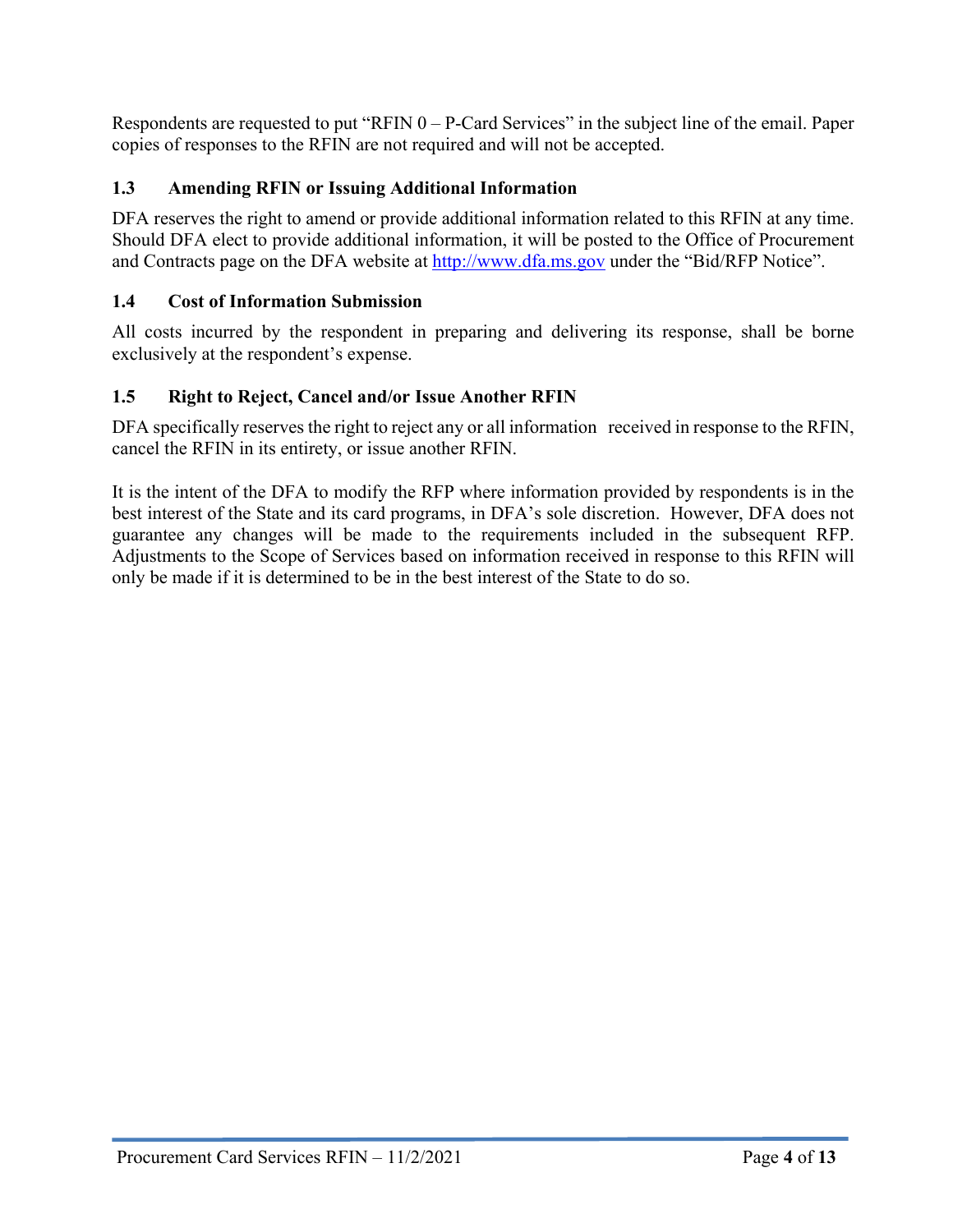#### **SECTION 2. PROPOSED SCOPE OF SERVICES**

This section contains information on services and procedures the selected P-Card Contractor must provide, or adhere to, in fulfilling the terms of the Contract, either directly or through identified subcontractors. The descriptions are not all-inclusive, but are provided to alert you to services or procedures that may require additional planning or programming on your part.

The selected P-Card Contractor is expected to provide the following services:

DFA OPTFM reserves the right to request additional support from the Contractor in the event that more streamlined oversight is necessary. Examples of additional requests include:

- Requests for additional data to be submitted to the Program Administrator each month
- Notification of purchases over a certain dollar amount or from a certain vendor

#### 1. **Representation**

The DFA OPTFM will designate a representative who will act as the State's primary contact with the Contractor during the course of the contract – also known as the Program Administrator. This representative will be responsible for conferring with any and all parties necessary to resolve unanticipated issues or requirements that might occur. This representative will also be the state liaison for implementing or initiating change to the program, including new authorization strategies, trials and pilots, new techniques or uses for the program. The assigned representative will communicate to Contractor on behalf of procurement card users from state agencies and governing authorities.

#### 2. **Account Types**

All Accounts are to be made visible to those persons with the State of Mississippi Program Administrator Access. Overall transaction and credit limits may vary from card to card, agency to agency.

- Regular procurement cards Carded accounts for purchases of commodities and some services (transaction limits of up to \$5,000); Agencies may also require multiple strategies (i.e. transaction limits) within their organization. Cards can either be assigned to an individual or to a department/agency that multiple employees can utilize. Transaction limits start at \$100. At this time all cards are limited to \$5,000 per transaction; however, the State may delegate authority to some participating entities to authorize larger transactions.
- Travel cards Carded accounts for purchases of all travel related expenses such as airfare, hotel fees, transportation fees – rental vehicles, toll fees, taxi fare, fuel for rental vehicles, etc. Cards can either be assigned to an individual or to a department/agency that multiple employees can utilize.
- Cardless Accounts These accounts will have the same parameters as regular carded plastic cards but these accounts will not have a tangible, plastic card. All information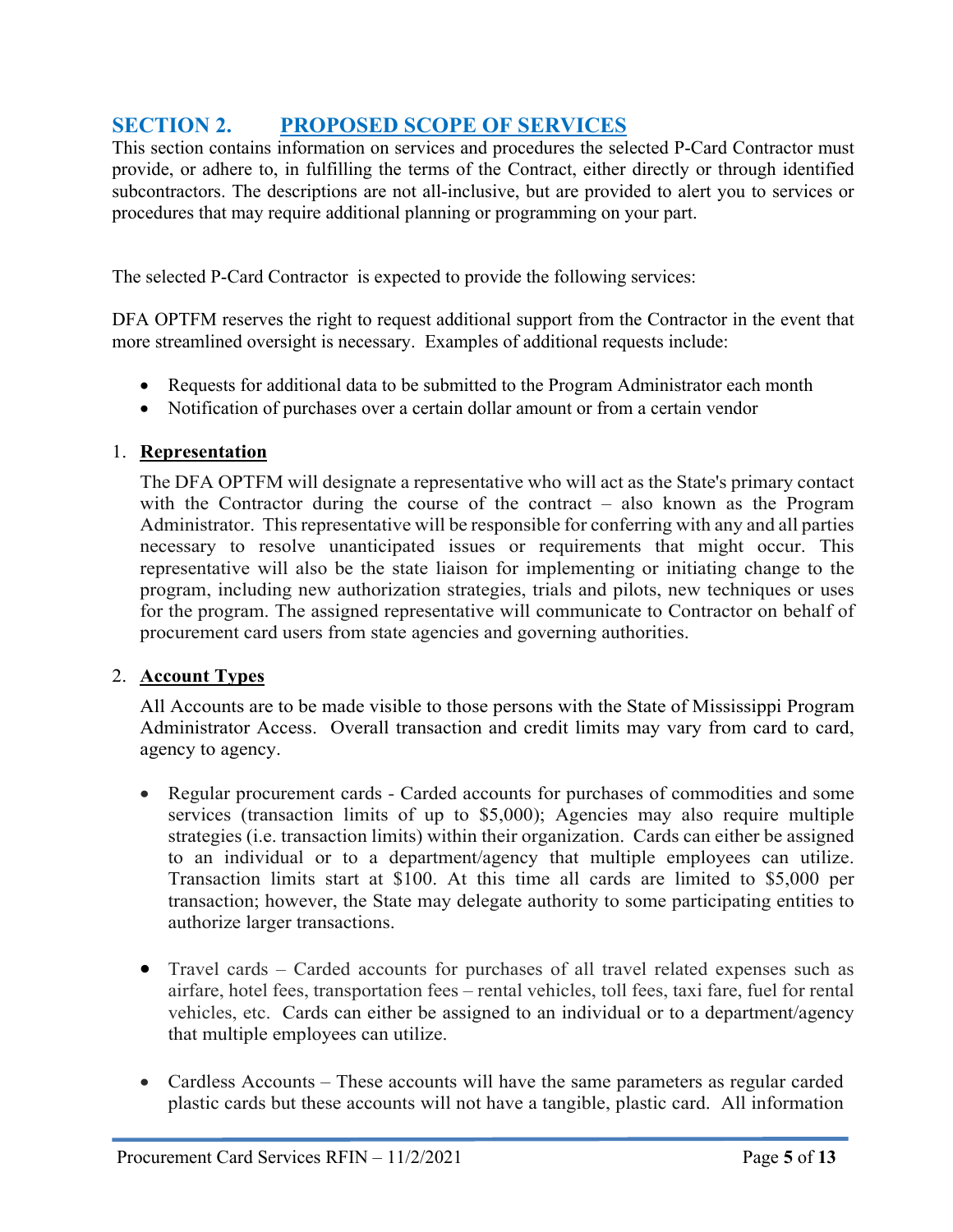for cardless accounts will be transferred to the appropriate parties via encrypted/protected email. Cards can be either be assigned to an individual or to a department/agency that multiple employees can utilize.

• Declining Balance Cards – issued to approved agencies with a set dollar amount that declines over time. Cards are not renewed from year to year. Cards will be reissued every year with a new account number.

All Procurement and Travel cards are to be EMV chip protected.

#### 3. **Transaction Validation**

DFA OPTFM specifies overall program parameters, including the specification and approval of valid strategies for the State of Mississippi small purchase card program. For example, cash advances and entertainment type expenditures are strictly prohibited.

The procurement card coordinators of participating agencies specify how each agency's procurement cards are used, within the parameters of the statewide procurement card program:

- Account Credit Limit Credit limit assigned to each account, based on usage needs and internal control considerations
- Agency Credit Limit Credit limit assigned to each control / billing account, based on usage needs and internal control considerations

#### 4. **Card Format**

The following information shall be placed on the front of the card:

- STATE OF MISSISSIPPI (OR UNIVERSITY NAME)
- FOR OFFICIAL USEONLY
- Tax-Exempt
- The name of the State agency (or a second line of embossing specified by agency) and the cardholder's name
- The seal of the State of Mississippi –Travel Cards
- A picture of the State Capitol Building for all other procurement cards
- Institutions of higher learning may substitute unique university logos and/or pictures to replace the State Seal/State Capitol Building

The following information shall be placed on the back of the card:

• Contractor's toll free contact number

The vendor should propose a card design to be used for the State of Mississippi small purchase card program purchasing cards which conforms to the requirements above.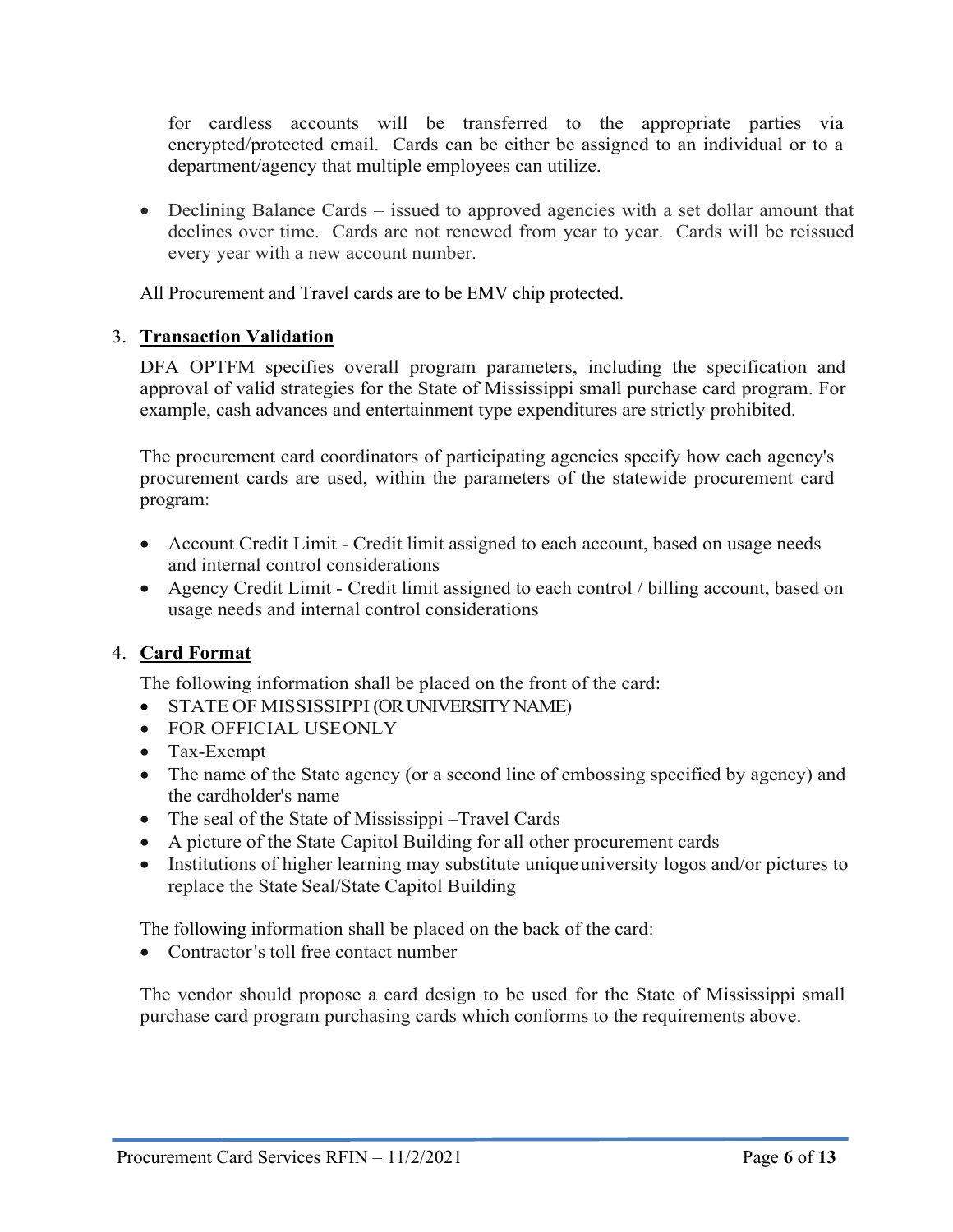#### 5. **Card Issuance and Program Functionality**

The offeror shall be responsible for the embossing and printing of the procurement cards. The offeror will be required to mail all cards issued within five (5) to ten (10) business days or sooner after the offeror receives cardholder account set-up information. The proposal must provide detailed information on the proposed card processes including, but not limited to:

- Card generation, paper process/electronic online process
- Restrictions on how many lines or characters that can be embossed on a card
- Card delivery (time frames) and activation process
- Card security
- Card cancellation, temporary suspension, card termination and replacement (lost and stolen cards) – including reporting
- Card re-issuance (time frame)
- Card reporting and notification process
- Card issuance and expiration time periods
- Addition of new cardholders within an established program
- Fraud, Disputes and Charge backs
- Billing Statements (Methods of how bills may be received; online, email, mail, etc.)
- Declining Balances
- Issuing a card to a new cardholder
- Editing hierarchy levels
- Allowing Manager of a specified agency (with no card) to view cards
- $\bullet$  Making Changes Online Real-time
- Setting transaction limits and increasing transaction limits electronically
- Increasing monthly limits electronically
- Number of transactions per day before the card declines
- Address Change
- Name Change
- Closing accounts in real-time
- Checking Authorizations against card Real-time
- Checking Current Status of Card
- Checking Current Balance
- Editing or lifting restrictions on Merchant Category Codes (MCC) or other codes
- Online Reconciliation of transactions

#### 6. **Contractor's Electronic Operating System**

The Contractor shall have and maintain an electronic operating system(s) that would support the State's procurement card program. The system utilized shall be maintained current during the life of the contract including any renewals. Upgrades to the system shall be performed in a manner that provides a transparent implementation or minimizes the impact to the State's program.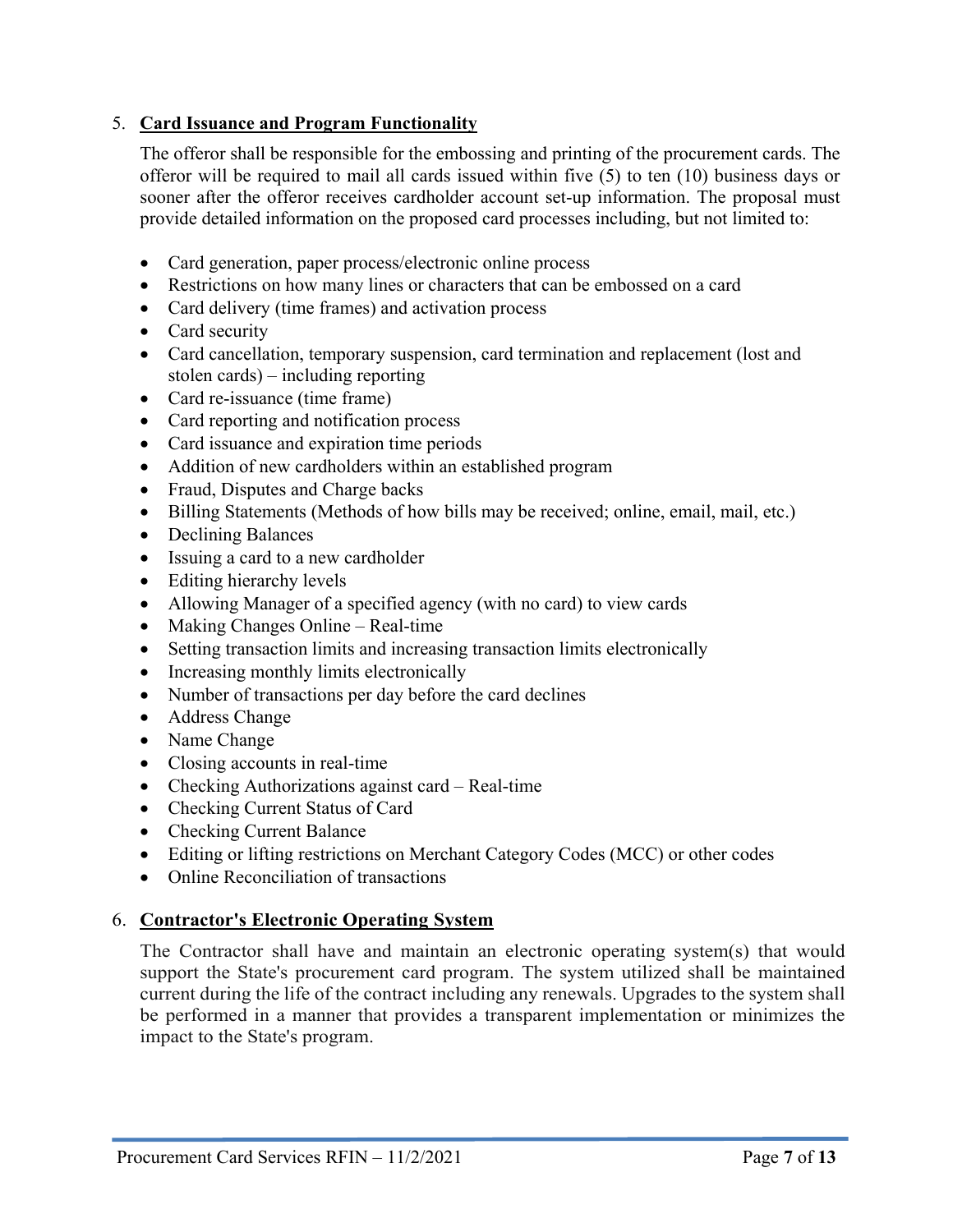#### 7. **Compatibility with Operating Systems**

The State of Mississippi has implemented e-procurement financial management systems. The Contractor must be willing to provide procurement card information and transaction detail to this system in a format compatible with all systems utilized by any state agency/governing authority that is a part of the procurement card program. Those systems include, but are not limited to: any SAP system (including the State's primary ERP system - MAGIC), or Banner, Oracle, or PeopleSoft systems.

Some state agencies have their own financial management systems and the Contractor must provide downloads, data transmissions, and integration in support of each of these systems. A statement of understanding and willingness to support these types of systems must be included with submission of any Contractor's proposal.

The awarded Contractor shall be able to provide data downloads of all transactions on cards within each agency in the following file outputs but not limited to: CSV (comma delimited) format and XLS.

The program utilized to manage the State of Mississippi small purchase card program shall allow the Program Administrator to extract/download data **at any given time** so that a report can be generated. The data can be downloaded by the following areas:

- All Transactions (a data dump filtered by the date of transaction)
- Merchant Category Group
- Merchant
- Merchant Spend
- Card Spend

The data download file should be electronic and should include the following information:

- Vendor Name
- Charge Amount
- Accounting String (Fund, Organization, Account, Program, Activity, etc.) minimum 30 characters – each part is 6 characters
- Travel or Equipment Code
- Date transaction processed
- Date transaction occurred
- Merchant Category
- Last 4 digits of Credit Card number
- Merchant Transaction Number
- Agency Name
- Department Name
- Card Holder first name
- Card Holder last name
- Transaction Reference Number
- City of which the transaction occurred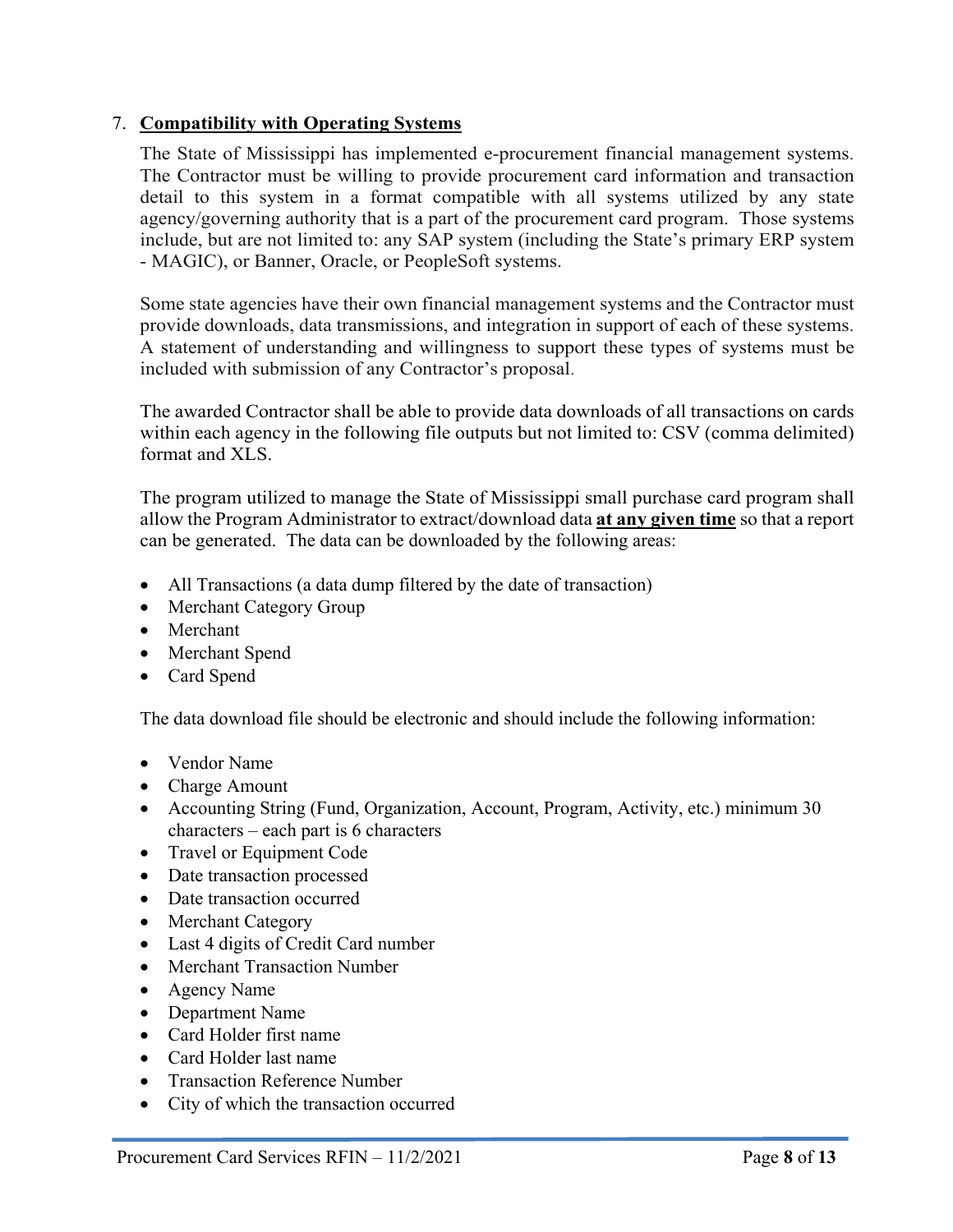State of which the transaction occurred

An online reconciliation program should also be integrated with the program management system so that 100% audits can occur on a daily basis that can be managed on a hierarchal level. The reconciliation program should also be compatible with any state agency financial management system in order for a complete payment process to occur online.

#### 8. **Program and Transaction Data Reports**

Critical to the operation of the State is the ability to obtain required transaction data as well as overall procurement card program information. The offeror will be required to provide versatile and comprehensive reporting capabilities. The State will also be looking for a system that has the most reporting capabilities at all hierarchical program levels and that is deliverable through various media. The proposal must provide detailed descriptions of all on-line query and reporting capabilities including standard and optional reports and any electronic means by which they can be transmitted to the State, including but not limited to:

- Ability to download transactions into excel spreadsheet
- Transaction Detail Report
- Decline Report
- Authorizations Report
- Cardholder Status Report
- Central Reconciliation Report
- Transaction Detail report for cardholder to verify transactions and receipts
- Ability to review reports that show a count of all active cards
- Ability to schedule various reports to run specific days
- Non-Activation Report
- Delinquency Reports
- Customized Reports (if applicable)
- Cardholder Statement (view online and print)

#### 9. **Card Acceptance**

The intent of the State of Mississippi small purchase card program is to allow state agencies and other participating entities to make purchases easily and economically. Card acceptance at a wide variety of merchants throughout the State of Mississippi and the nation, as well as international transactions, is of utmost importance in maintaining a successful procurement card program.

#### 10. **Training**

The Contractor shall be prepared to provide training at various levels during the contract period. This will include transition training, new cardholder training, training on new system capability, recertification training, fraud training for program oversight, and so forth. Upon notification by an authorized user agency that they will be utilizing the procurement card services contract, the Contractor will be expected to make arrangements with that entity to provide training. Transition training shall be provided to agencies who are joining the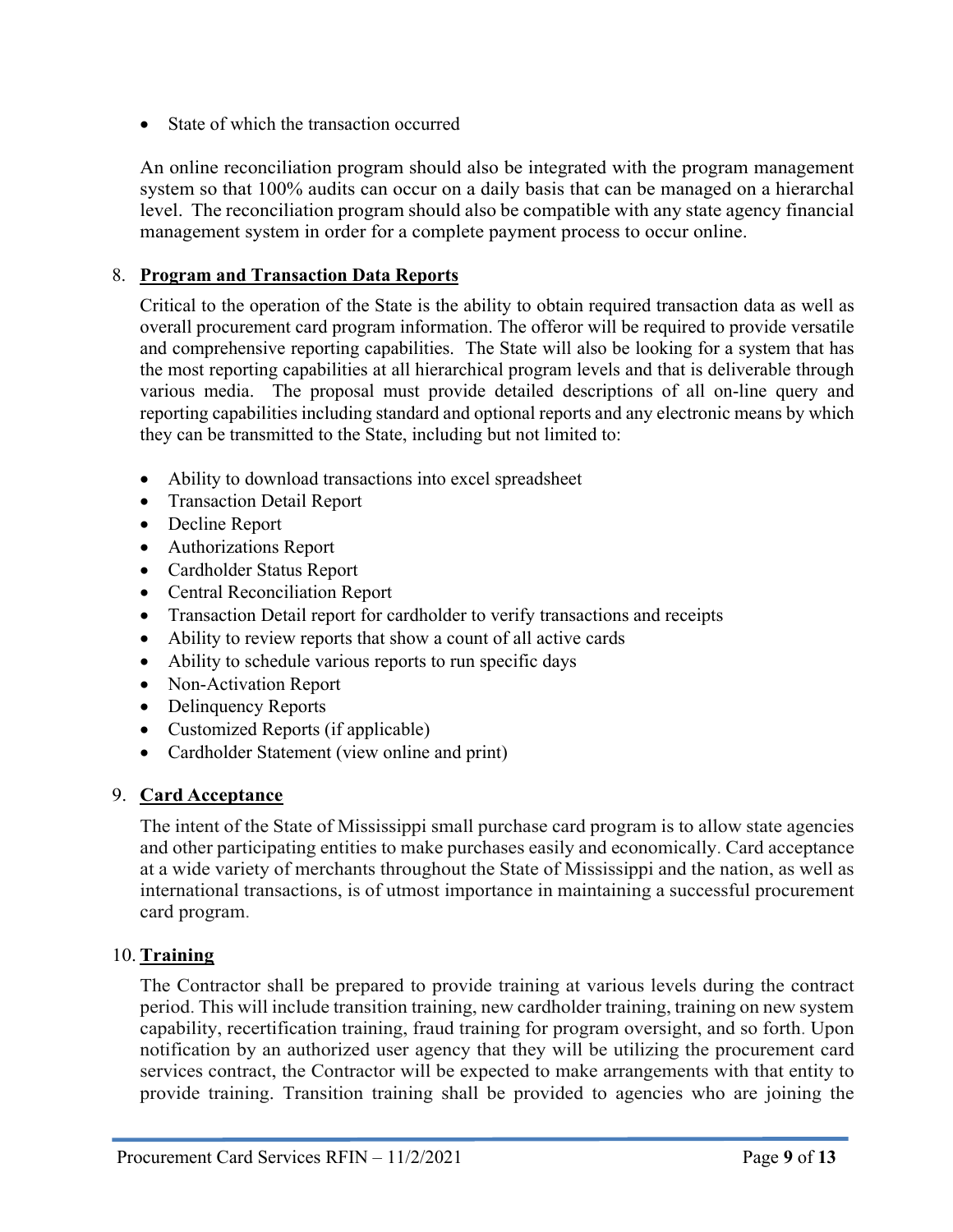program immediately no later than April 1, 2022. Training must be tailored to meet the needs of individual agencies.

Contractor will be required to provide training that will meet the specific needs of individual agencies to support implementation of the statewide procurement card program, including training conducted at various locations throughout Mississippi. Topics to be addressed include, but are not limited to, the proper use of the card, the responsibilities of the cardholder, agency/university/governing authority, and the DFA, procedures for setting up accounts, payment process, how to report lost/stolen cards, development of purchase restrictions, understanding billing and management reports, dispute resolution process, how to change account information, and etc.

Each proposal should include information on the type of training materials, the location of training sessions, and an estimate of time to budget for the training for each individual, and any other item necessary for training not already mentioned.

The offeror must provide training and any ongoing training for cardholders who utilize any systems offered in the contract. Cardholder training should be developed as a web-based training platform with abilities to create learning modules and testing capabilities.

#### 11. **Adding New Entities to the Statewide Procurement Card Program**

The addition of new participants throughout the life of the program may also include new governing authorities in the program for the first time which will require audited financial statements to fit into the established program. In addition, it should be anticipated that new accounts will be added within an existing account as well as new cardholders within an account.

All of these needs will be required to be supported in the program structure utilized by the Contractor.

#### **12. Account Maintenance, Organizational Support, and Staffing**

Card account support, maintenance and troubleshooting is required on a "24 hours a day, 7 days a week, 365 days a year" basis. This activity will include assistance for reporting lost or stolen cards, account inquiries, disputed transactions, and limiting override authorization.

The State expects a dedicated (i.e., a primary individual or group of individuals) service group or contact person to act as customer service representatives. This service group or person shall be able to work with the State on an ongoing basis to improve and manage the program and shall be able to help facilitate change and resolve problems. While the State understands that turnover occurs, frequent turnover rates of every few months would be unacceptable. It is also expected that the Contractor will provide the availability of dedicated toll free telephone, and e-mail contacts for the account maintenance function and the availability of an electronic account maintenance system.

An entity's procurement card coordinator is authorized to request account changes from the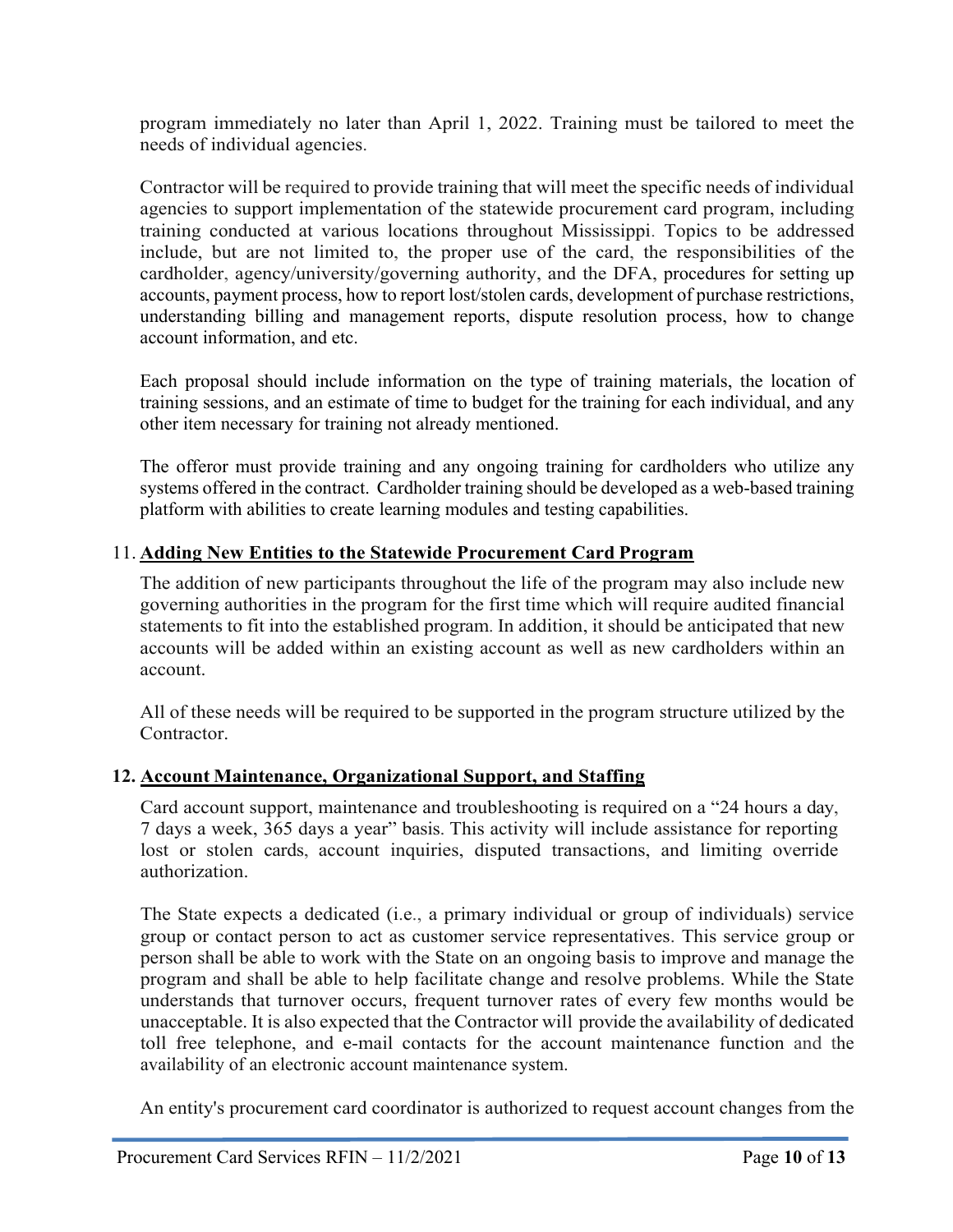State Program Administrator in order to change individual procurement cards, including credit limits, transaction dollar limits, and number of, account strategy, cardholder name and termination of a card, within the parameters of the overall Mississippi procurement card program. **Individual entity coordinators may not contact the Contractor directly to make such changes.** The State of Mississippi small purchase card Program Administrator shall be able to make any changes to established accounts on the card program and to any new account set ups.

The offeror must provide highly skilled personnel in sufficient number to support the State of Mississippi's Procurement Card Program. In supporting the operation of the Procurement Card Program, the offeror must provide the following information regarding their organizational staffing:

- Identification of the account managers assigned
- Identification of all key support personnel assigned
- A statement indicating the responsibilities each staff member will have while supporting this program

The Contractor shall communicate with the DFA OPTFM when significant problems occur (including fraudulent purchases, delinquent accounts, and disputes).

All accounts over 60 days delinquent shall be suspended until the delinquent amount has been paid in full by the agency.

The Contractor shall reissue cards no less than 15 days prior to a card's expiration date.

#### **13. Disputed Transactions**

The Contractor shall support multiple methods of handling and resolving disputed transactions which may include issuing a temporary credit pending dispute resolution.

#### **14. Billing/Reporting**

Each cardholder shall receive a monthly statement by mail or electronic statement. Each participating entity shall receive a consolidated master billing statement by mail (or electronic statement) and by the online system set in place for administrators to utilize. The cardholder reviews and verifies the expenditures and forwards the statement and supporting transaction documents to the program coordinator and entity's accounts payable personnel. Each entity then issues payment(s) for all, or part, of the cards within that entity.

The Contractor shall support a hierarchy access structure to data and reports which allows the DFA OPTFM (Program Administrator) to view and run reports on all program data, an entity to view and report on only entity data.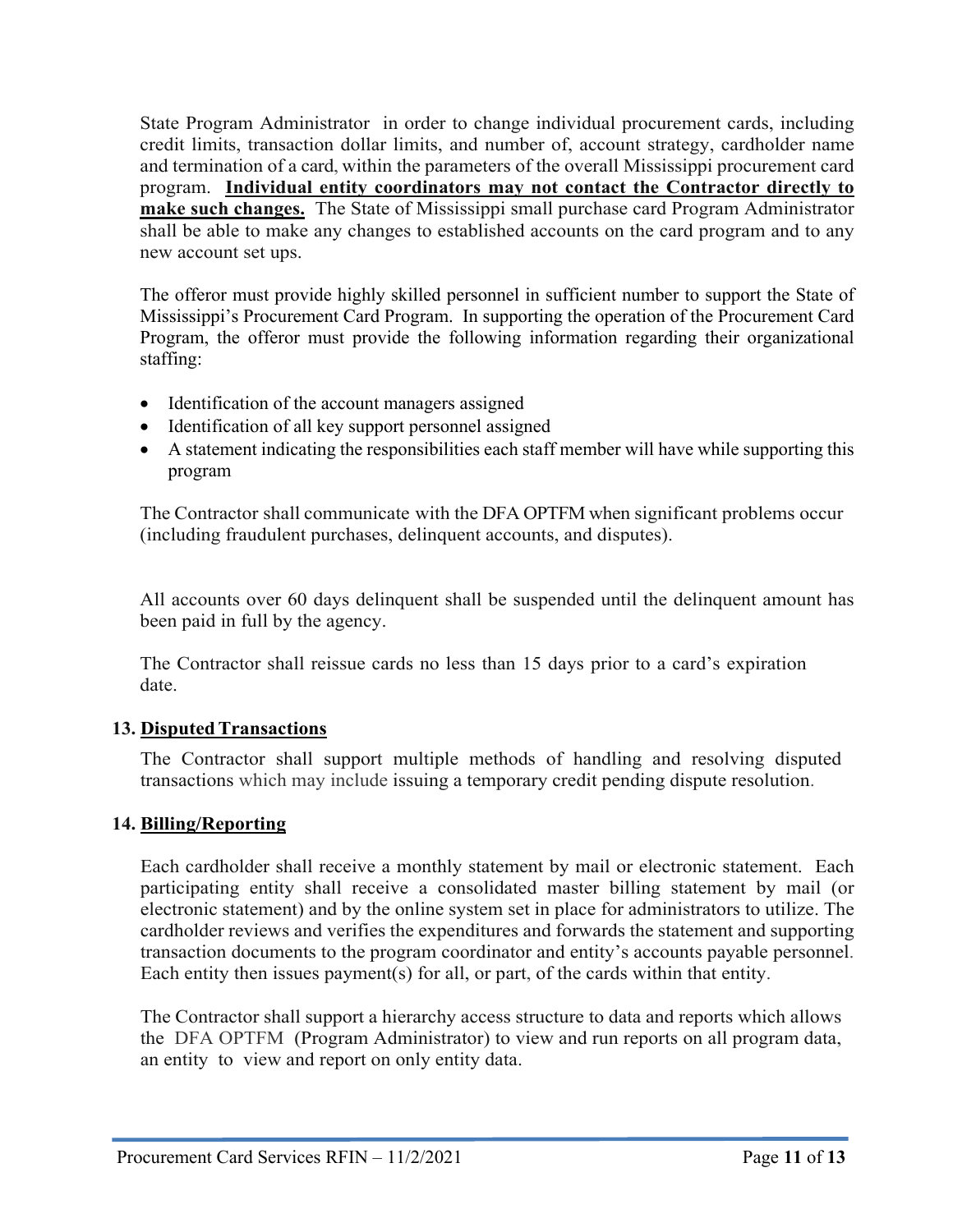The Contractor shall be able to report transaction volume and dollars by vendor, by type of vendor, by minority or woman owned businesses, 1099 reportable transactions, sales tax reporting for those transactions that are not tax exempt, etc.

The Contractor shall make available transaction data for both billed and unbilled transaction data.

#### **15. Cardholder Information**

It is the State's expectation that the Contractor shall not sell, distribute or otherwise make available the list of participating entity addresses, or any other information to any person, firm or other entity for any purpose.

#### **16. Contract Succession/Transition**

The State expects the Contractor to furnish phase-out training to a successor Contractor and to exercise its best efforts to effect a cooperative, orderly, and seamless transition to a successor. The Contractor would also be expected to provide sufficient and experienced personnel to ensure that the quality of services during the phase out period are not diminished or sacrificed.

The Contractor would be expected to provide the State with a complete, current and accurate master copy of all non-proprietary account data in hard copy or other agreed upon medium in a format agreed upon by the State.

The Contractor would be expected to settle all transaction disputes within 180 calendar days of the completed transactions.

#### **17. Migration and Implementation Schedule**

Offerors must propose one (1) implementation schedule that addresses all activities necessary to achieve a successful implementation on or around April 1, 2017. The implementation schedule shall include a time line for the various steps required, as well as risk mitigation strategies, to ensure that the implementation stays on schedule. DFA OPTFM will, through the contract negotiation process, choose the implementation date(s) that it deems to be in the best interest of the State. At its discretion, the State may reduce or extend the transition period. Items to be addressed in the implementation schedule should include but not be limited to:

- Contact information and roles and responsibilities for all Contractor Program Support Staff
- Schedule with dates and locations for program and technology solution training
- Information that will be discussed and estimated hours required
- Entity training methods and training materials
- Entity hierarchy establishment (i.e., Administrators, Coordinators, Liaisons, Reviewers, Cardholders, etc.)
- Billing process flow and associated reports
- Card controls and issuance options